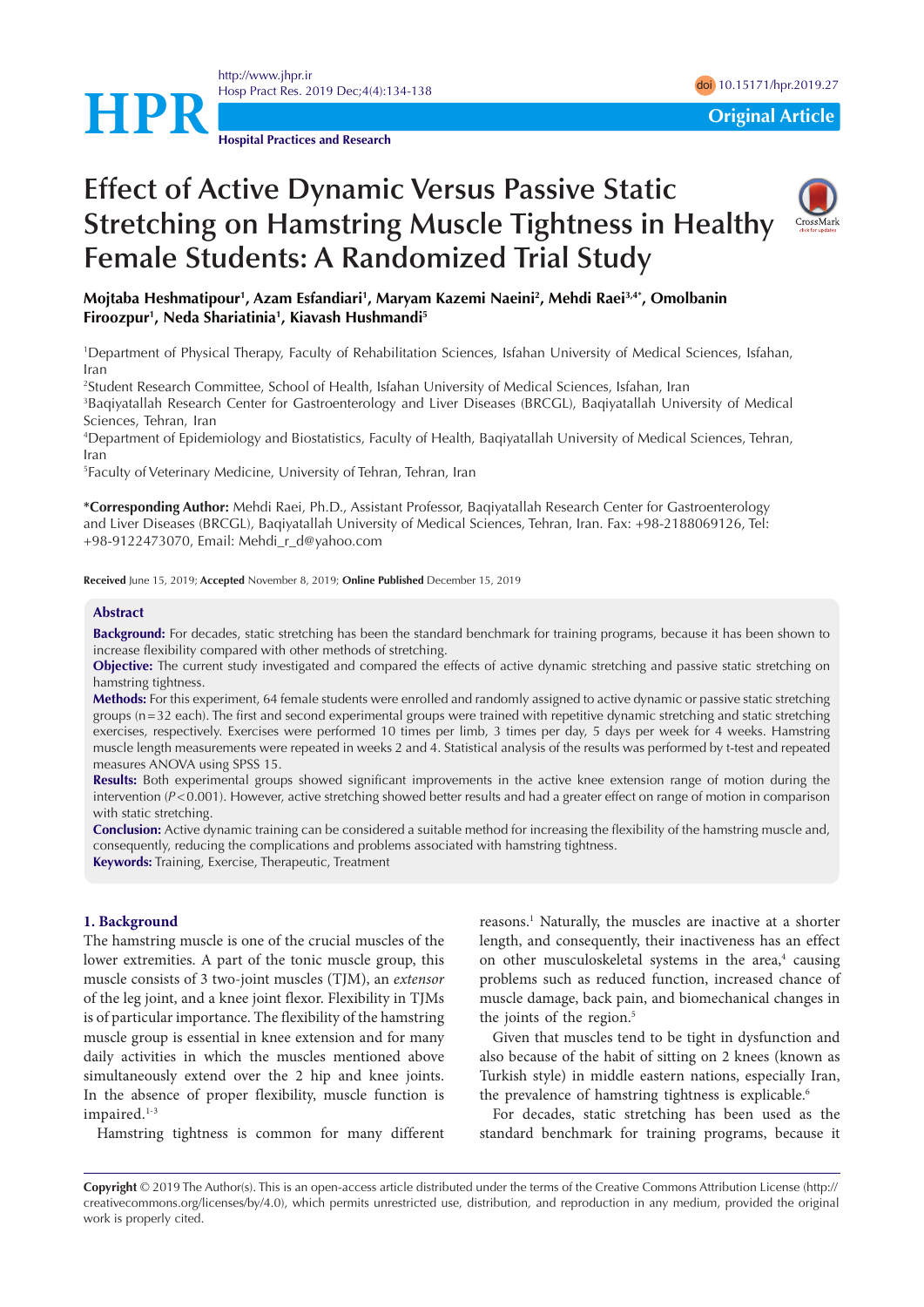has been shown to increase flexibility in contrast to other methods of stretching.7

More recently, studies have considered dynamic stretching. In a study conducted by Ayala et al in 20138 which compared active stretching in healthy men and in those with hamstring flexibility limitation, it was shown that active stretching had a positive effect on both groups. In 2015, Rani et al<sup>9</sup> compared 2 active stretching techniques on hamstring flexibility in asymptomatic individuals; they used a modified hold-relax technique of proprioceptive neuromuscular facilitation (PNF) and neural mobilization for improving the flexibility of hamstrings on male subjects. The results of their study showed that both hold-relax and neural mobilization are equally effective in improving hamstring flexibility.

In 2016, Ahmed and Samhan<sup>10</sup> compared the short-term effects of neurodynamic and static stretching techniques on hamstring flexibility in healthy male subjects and showed that neurodynamic stretching was more effective than static stretching.

#### **2. Objective**

Considering the fairly high prevalence of hamstring tightness in the general population (between 30% and 50%), the existence of various theories for the treatment of this complication, and the lack of responsiveness to these methods,11-13 the need for a comparative research between conventional methods such as "passive static stretching" and the proposed method of "active dynamic stretching" was realized.

#### **3. Methods**

# 3.1. Study Design

A single-blind, randomized clinical trial was done to assess and compare the effects of active dynamic stretching and passive static stretching on hamstring tightness.

#### 3.2. Subjects

Female students (due to their availability and cooperation) aged 18 to 30 years residing in the dormitories of Isfahan University of Medical Sciences were included in the study. A total of 109 people from this age group were evaluated for hamstring muscle length. Subjects were considered eligible if they had no history of any knee, hip, or spinal conditions that necessitated medical intervention or any injury or disease expected to affect hamstring length or ability to perform the exercises.

The sample size was estimated using the general formula for comparison of 2 means as follows. Considering  $\alpha$  = 0.05,  $β=0.2$  (confidence interval = 0.95 and power = 80%), the hypothesized difference between means (considered to be significant) equaled 3.5; considering the hypothesized standard deviation in the first and second group  $(S1 = S2=5)$ , the sample size was 32 in each group.

$$
n = \frac{(z_{1} - \alpha_{/2} + z_{1} - \beta)^{2}(s_{1}^{2} + s_{2}^{2})}{d^{2}} = 32
$$

Healthy girls aged 18 to 30 years who had hamstring tightness were enrolled in this study regardless of height and weight. Of the total 82 subjects approached, 64 people were willing to cooperate in this study.

# 3.3. Procedure

In the first stage, the research and its aims were briefly described for the students. After ensuring the students' willingness to participate, the initial active knee extension test  $(AKE)^{14}$  was performed.

The subjects were randomly divided into 2 experimental groups of 2 different types of exercises. This study was of a randomized block design (balanced random block) with the 4-block method. The first experimental group included 32 female students who were given active dynamic stretch exercises. The second experimental group included about 32 female students between 18 and 30 years of age who were given passive static stretch training. The training method was presented to the subjects in written form with illustrations of the exercises. To ensure proper performance of the stretching methods, subjects performed their first stretching exercises with the examiner. Two and 4 weeks after the beginning of the training, measurements were taken by the same examiners who performed the initial test, and the results were recorded by the third examiner at each measurement step.

# 3.4. Measurement Protocol

Pursuant to other researchers who have selected AKE as an excellent objective test with high repeatability for measuring hamstring muscle length,<sup>14,15</sup> this study also employed the AKE test. Based on the theory of Webright et al<sup>16</sup> the natural muscle length was considered to be 15 degrees or less than the total extension of the knee.

#### 3.5. Reliability

Prior to the study, a preliminary study was conducted to obtain intra-rater reliability. At this stage, 15 female students from Isfahan University of Medical Sciences were selected based on the exclusion criteria, and they expressed their willingness to participate in the test before the preliminary study.

To determine the repeatability of measuring hamstring muscle length by the AKE test with a goniometer (Laserliner, Germany), each measurement was performed in 2 stages 30 minutes apart<sup>17</sup> on the left limb of the subjects, and the intra-rater reliability was obtained.

Relative repeatability was determined by evaluating the correlation between the values obtained in the measurements. As a result, when the correlation between the values obtained at each measurement was closer to 1, the repeatability was higher.

The correlation test was used to calculate the ICC. Absolute repeatability was determined by comparing the mean of the obtained values in 2 measurements. After obtaining the results and ensuring the reliability of the measurements, the absolute and relative measurements of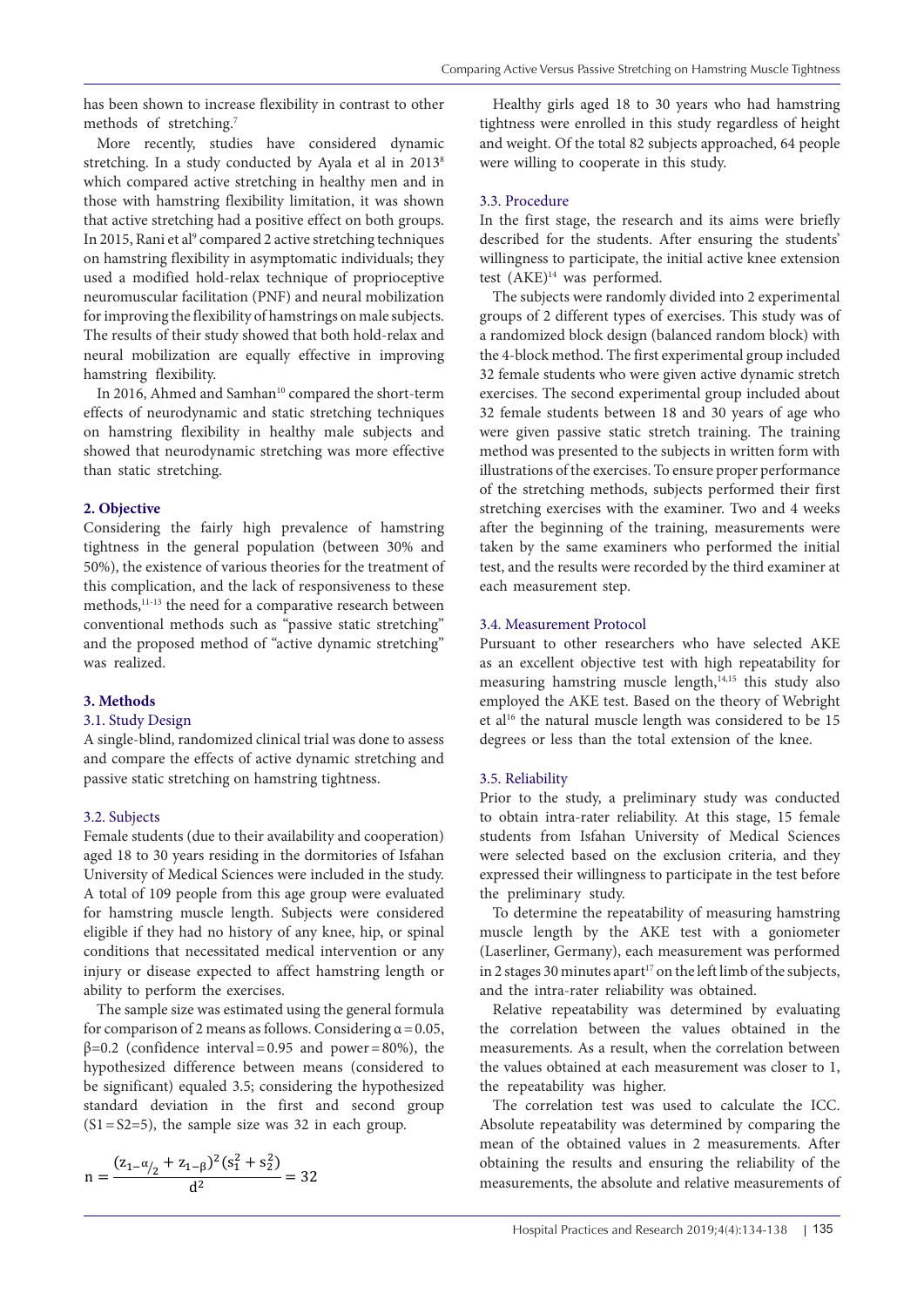the test were performed on the main samples.

# 3.6. Treatment Protocol/Stretching Procedure *3.6.1. Method of Active Dynamic Stretch Exercise*

To begin the stretching, subjects were in the AKE test position. At knee extension, the subject held a position which provoked a tremor in the leg for 20 seconds, then abandoned it. Subjects then repeated the same procedure on the opposite limb.9,18-20 This exercise was performed 10 times per limb, 3 times per day, 5 days per week for 4 weeks.

#### 3.7. Passive Static Stretching Exercise

This exercise was performed using the supine hamstring stretch method.21 Subjects sat on a hard surface with both hip joints in the 90°-flexed position and the leg extended from the knee. Subjects put a towel on the foot and pulled it toward the chest with both hands, keeping the knee flat and fingers in the dorsi-flexion position. The stretch was maintained for 20 seconds,<sup>22</sup> and then the leg was returned to the original state. The same exercise was repeated for the other leg. The frequency and duration of the exercise were similar to those of the dynamic active stretching exercise.

### 3.8. Data Analyses

Data on knee extension rate was recorded in initial stages and after the exercise. Data was analyzed using SPSS software (version 15), and the results were analyzed using ANOVA repeated measures test and the independent *t* test.

#### **4. Results**

Participants in the 2 groups were analyzed for characteristics such as age  $(24.49 \pm 3.11 \text{ vs. } 23.65 \pm 2.87)$  and body mass index  $(23.57 \pm 2.54 \text{ vs. } 22.85 \pm 2.13)$ , and no statistically significant difference was seen.

In this study, people with AKE above 15° were considered to have a tight hamstring. Of the 109 people who were evaluated, 82 had tightness in these muscles. Therefore, the frequency of hamstring muscle tightness in the studied students was 75%.

To find the relative and absolute repeatability of the AKE test, the method of Youdas<sup>23</sup> was used, which considers intraclass correlation (ICC) >90 as an excellent repeatability. In this study, excellent repeatability of the AKE test was obtained  $(ICC=0.99)$ .

Thirty-two girls were enrolled in each exercise group. There was no significant difference in mean knee extension angle at the beginning of the study between the 2 groups. However, a significant difference was seen in the second and fourth weeks. After performing active dynamic or passive static exercises in the given treatment period, the mean knee extension angle was significantly decreased in both groups, and a significantly greater reduction was seen in the active dynamic group (*P*<0.001) than in the passive static group [\(Table 1](#page-2-0)).

The comparison of angle differences in the beginning and at the second week and in the beginning and fourth week in both groups showed a greater difference in the active dynamic group than in the passive static group [\(Table 2](#page-2-1)).

#### **5. Discussion**

The frequency of hamstring muscle tightness in female students in this study was 75%. The mean reduction in knee extension angle was significantly greater in the active dynamic group compared with the passive static group. The difference in the initial angle and the angle at the second week and in the fourth week was greater in the active dynamic group than in the passive static group.

The relatively high frequency of hamstring muscle tightness,11-13,24,25 the complications associated with this condition, and the low responsiveness to therapies commonly used to increase hamstring flexibility necessitate more extensive investigations into therapy methods.

According to Donatelli et al<sup>26</sup> and Travell et al<sup>3</sup> shortness of hamstring muscles causes various complications such as insufficiency and muscle inactivity<sup>4</sup> and affects the musculoskeletal system. Other problems associated with this condition include increased risk of muscular

<span id="page-2-0"></span>**Table 1.** The Process of Changing the Angle of Extension in Both Legs in 2 Groups

| Time                             | Mean $\pm$ Standard Deviation |                             | $P$ Value <sup>a</sup> |
|----------------------------------|-------------------------------|-----------------------------|------------------------|
|                                  | <b>Active Dynamic Group</b>   | <b>Passive Static Group</b> |                        |
| Initial angle of both legs       | $31.25 \pm 8.89$              | $29.39 + 7.51$              | 0.36                   |
| Angle of both legs after 2 weeks | $23.87 + 6.06$                | $26.64 + 5.39$              | 0.049                  |
| Angle of both legs after 4 weeks | $22.00+7.08$                  | $25.40 + 6.02$              | 0.04                   |

a Independent samples *t* test.

<span id="page-2-1"></span>Table 2. Comparison of the Mean Difference Between the Initial Angle, Second Week, and Fourth Week in Both Legs With Active Dynamic Training and Passive Static Training

| Time                                                     | Group                | $Mean \pm SD$   | $P$ Value <sup>a</sup> |
|----------------------------------------------------------|----------------------|-----------------|------------------------|
|                                                          | Active dynamic       | $7.37 \pm 5.06$ | < 0.001                |
| Difference between the initial angle and the second week | Passive static group | $2.75 \pm 2.33$ | < 0.001                |
|                                                          | Active dynamic       | $9.25 \pm 5.13$ | < 0.001                |
| Difference between the initial angle and the fourth week | Passive static group | $3.98 \pm 3.16$ | < 0.001                |
| <sup>a</sup> ANOVA repeated measures.                    |                      |                 |                        |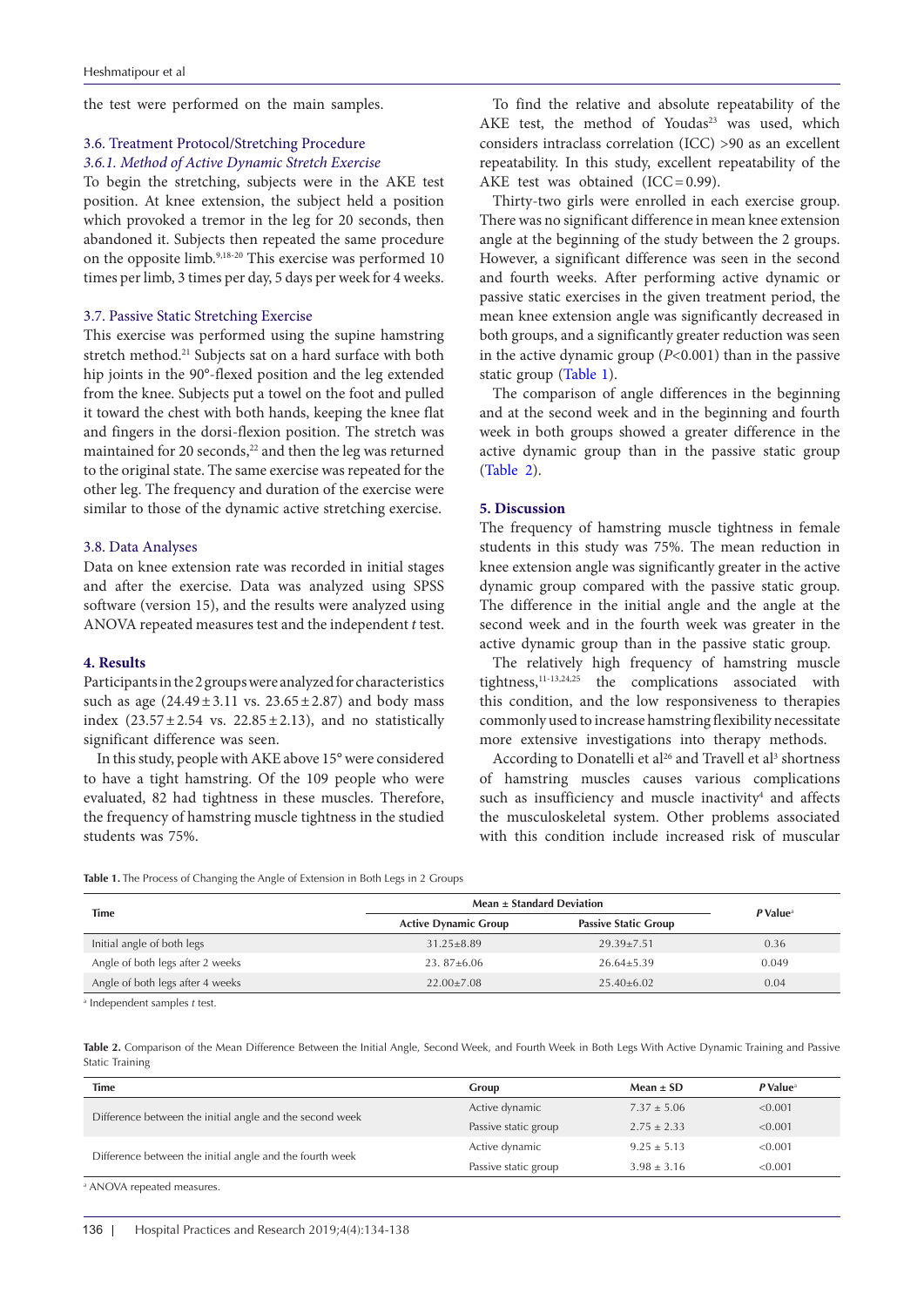injuries, back pain, and biomechanical changes in the Research Highlights area. For this reason, in many countries today, exercises to increase flexibility in this muscle group are included in bodybuilding programs.

Many researchers, including Bandy et al,<sup>18</sup> Chan et al,<sup>27</sup> Funk et al,<sup>28</sup> and Shadmehr et al,<sup>29</sup> have studied various types of short-term hamstring treatment methods, such as PNF, warm-up exercises, motorized range exercises, eccentric exercises, diathermy exercises, whole-body vibration training, and a variety of stretching exercises. Many studies have compared the effects of static inactivation training with other methods in the treatment of hamstring tightness.10,17,27,28 The above-named studies have shown that static inactivity training is more effective in improving muscle tightness than other treatments.

The treatment methods used in the current study were the inactive static method and the proposed dynamic active stretching training. The research done to date on hamstring tightness treatment methods<sup>9,30,31</sup> indicates that a study comparing these 2 methods is useful, and its results can be used to determine an effective therapeutic method for hamstring tightness. The current study compared the effects of static inactive and dynamic active exercises on hamstring muscle length.

In the present study, both treatment groups showed a significant improvement in hamstring tightness during the treatment period. Both groups demonstrated significant results in increasing the length of the hamstring muscle. Dynamic active training had a more significant effect on the mean difference between the initial angle and at the second and fourth weeks in both legs.

Bandy et al. studied the effects of static stretching and dynamic range of motion training on hamstring muscle flexibility.18 Their results suggest that, although both methods increase hamstring flexibility, static stretching was more effective in increasing the flexibility of hamstring muscles compared to dynamic self-stretching, warm-up, and PNF dynamic exercises.

The results of studies on knee extension by Funk et al,<sup>28</sup> Nelson and Bandy et al<sup>17</sup> showed that static methods were not significantly different from PNF and eccentric exercises.

In 2017, Coons et al<sup>19</sup> compared the effects of 4 weeks of dynamic stretching and standard stretching (static) on hamstring flexibility in a simultaneous polymetric training program in high school volleyball players. They concluded that both dynamic stretching and standard stretching increase range of motion. No difference in gains in range of motion between the stretching groups was observed. This result may be due to the small sample size in each group or to the study population (volleyball players) which differed from the population in the current study (normal subjects).

In 2015, Shaharuddin and Mondam 20 investigated the effectiveness of static and dynamic stretching during 4 weeks of training on female students. The results showed that static stretching was more effective in increasing

# **What Is Already Known?**

Many studies have shown that shortness of hamstring muscles causes various complications. For decades, static stretching has been used as the standard benchmark for training programs, since it has been shown to increase flexibility versus other stretching. On the other, more studies were shown that active stretching had a positive effect on improving hamstrings flexibility.

# **What This Study Adds?**

The findings of our study demonstrate that active stretching has better results in comparison of static stretching and has a more effect on hamstring muscle length in less time.

hamstring flexibility than dynamic stretching, and it also helps reduce the risk of injury. Such result differs from the results of the current study, possibly due to sample size or because the current study was of the measurement design.

The results of the current study are in line with those of Meroni et al<sup>32</sup> who compared the active stretching and static stretching techniques on hamstring flexibility. Active stretching achieved better results in comparison to static stretching and had a greater effect on hamstring muscle length in less time.

# 5.1. Limitations

The current study was limited by a lack of stiffness data, which would allow a better judgment to be made about hamstring extensibility. Furthermore, only girls were evaluated in this study. Another limitation of this study was the lack of precision measuring devices, such as a digital goniometer.

# **6. Conclusion**

According to the results of this research, active dynamic training can be considered as a suitable method for increasing flexibility of the hamstring muscle and, consequently, reducing the complications and problems associated with hamstring tightness in female students.

### **Authors' Contributions**

All authors contributed equally to this study.

# **Conflict of Interest Disclosures**

All authors declare no conflict of interest.

# **Ethical Approval**

Obtaining the informed consent of the participants and their voluntary participation were the most important ethical considerations in this study. This study was registered in the Thai Clinical Trials Registry (identifier: TCTR20191001001, [https://www.clinicaltrials.in.th\)](https://www.clinicaltrials.in.th).